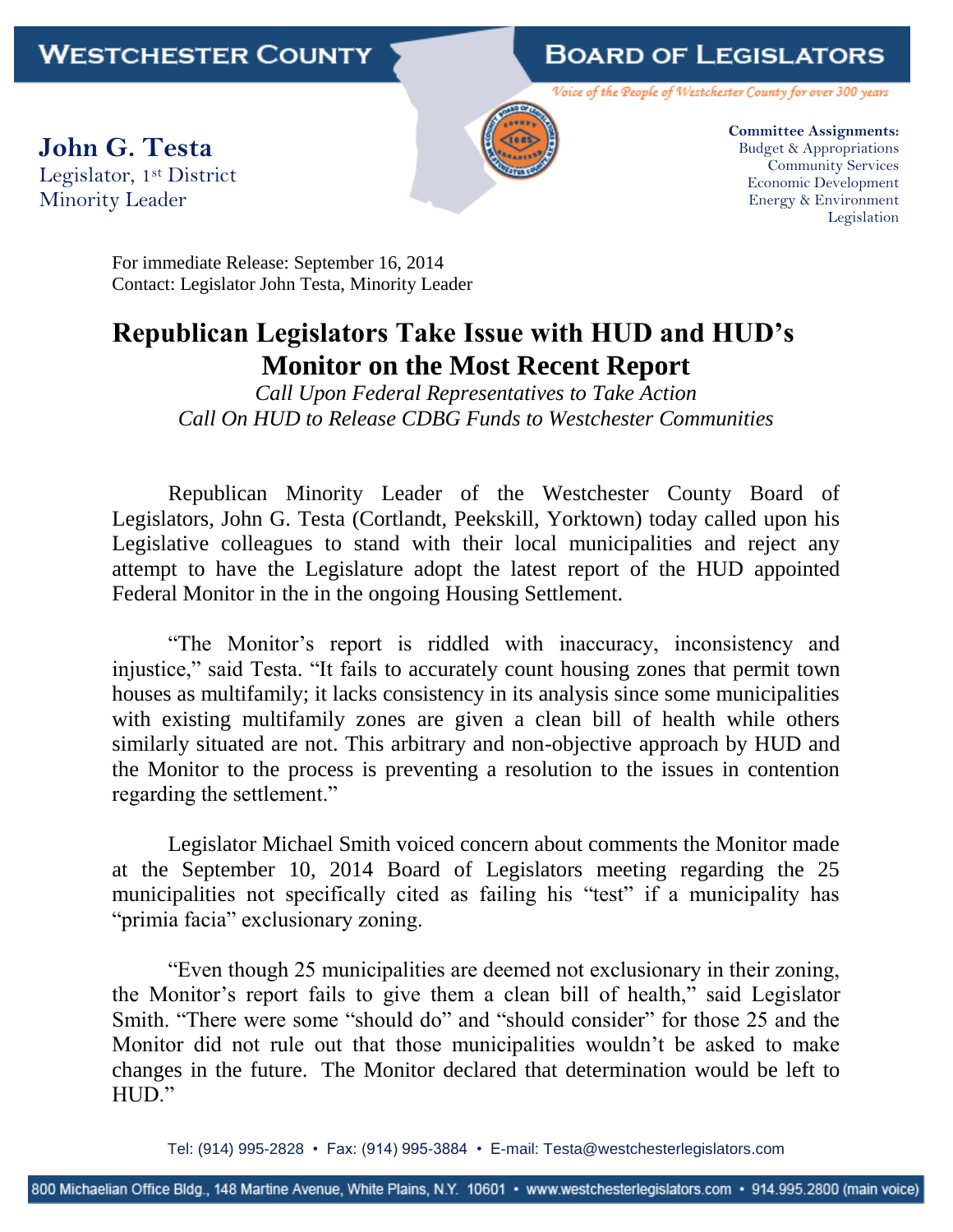Legislator and GOP Minority Whip Gordon Burrows noted that the Federal funds at risk, the so-called CDBG funds, are limited and have minimal impact on the 31 municipalities that are the subject of the Monitor's report and are part of the Housing Settlement.

"Why should the 31 eligible municipalities sell out Home Rule for less than an average of \$10,000 per jurisdiction," said Legislator Burrows. "HUD shouldn't be punishing any municipality, but even more egregious is punishing the municipalities that are not party to the suit. Most of the money HUD is withholding was promised to communities that have nothing to do with the settlement."

Legislator David Gelfarb represents two of the communities that were cited by the Monitor. "I completely reject the preliminary findings which claim that Harrison and Rye Brook engage in so-called 'exclusionary zoning practices.' In his report, the Monitor says that Rye Brook's two-family as of right zoning district is located in a neighborhood that is 'clearly less desirable and could be considered stigmatizing'. This characterization is arbitrary and completely inaccurate. The Monitor makes similar baseless statements about Harrison in the report." "Both of these communities are extremely welcoming and have an ample supply of affordable rental, 2 family and single family homes and the ability to develop future housing that will continue to encourage a robust and diverse community."

Legislator Sheila Marcotte points the finger for the loss of federal funds squarely at the County's Congressional Delegation.

"The real culprit here is not Westchester County or our municipalities – it is HUD and the lack of action by our Federal Delegation," stated Legislator Marcotte. "Our representatives in Congress should be demanding HUD release the CDBG funds at a minimum to the municipalities who are not involved with the Housing Settlement."

"Not one of the municipalities were party to the Housing Settlement, so why is this expense, and unfair burden, now being placed on them to defend their